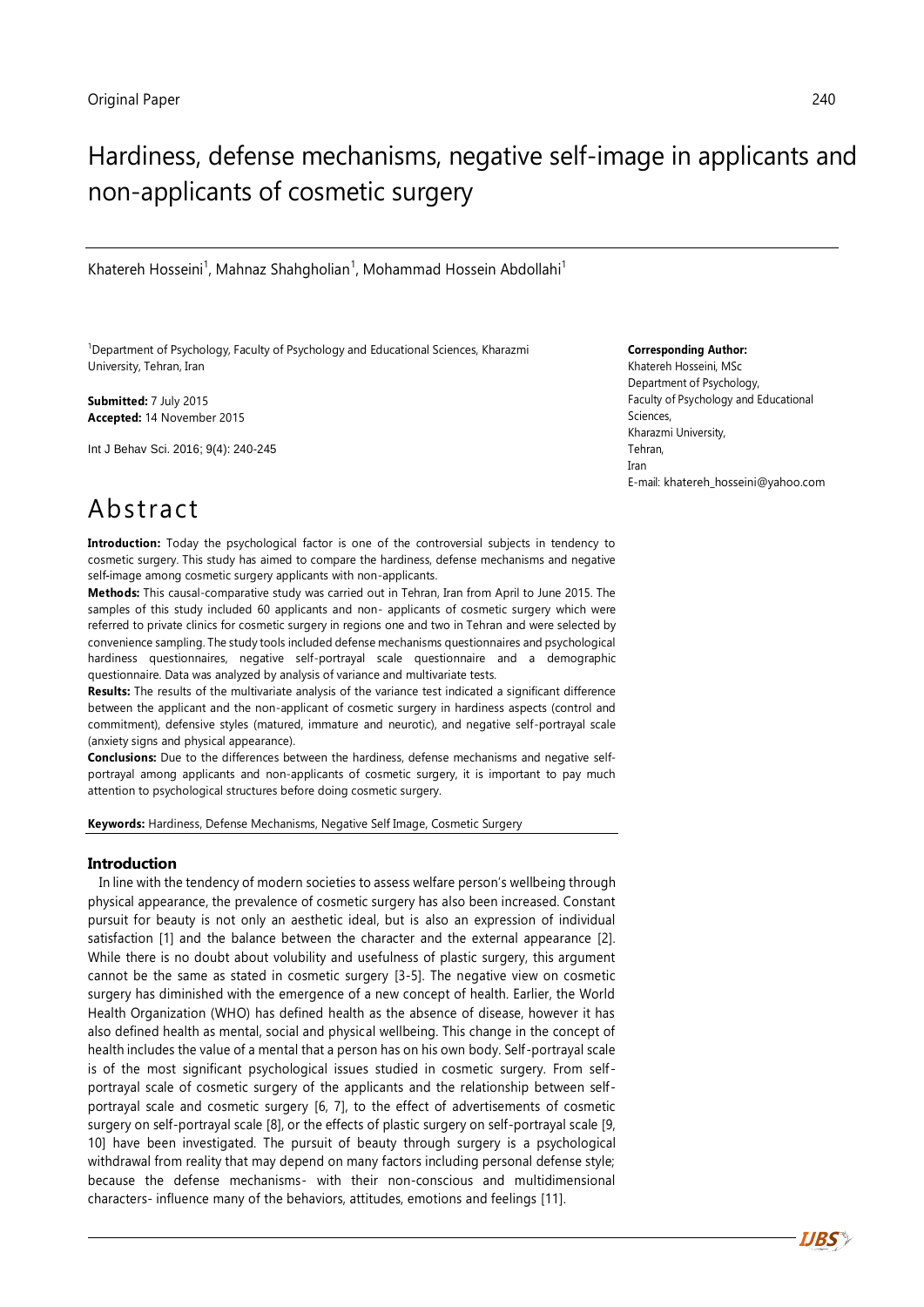Defenses are considered as a model of basic emotions and people use them to compromise negative emotions in life styles [\[12\]](#page-4-1). Defense mechanisms in the fields of cosmetic surgery may be non- conscious feeling to escape reality or negative self-portrayal scale [\[13\]](#page-4-2). In addition, studies have shown that an immature defensive style is more seen in volunteers of cosmetic surgery [\[13,](#page-4-2) [14\]](#page-5-0).

Some studies have shown that those with minor defects in their appearance which do cosmetic surgery often experience psychological distress, low self-esteem and distorted perceptions of their physical and psychological profile [\[15\]](#page-5-1). This state can be linked to their level of hardiness. Hardiness as a constellation of personality traits describes a general style of performance that has been identified with a strong sense of commitment (the ability to see the world in a meaningful way), control (the idea that a person's ability affects events) and the challenges (see new experiences as opportunities for personal growth) [\[16\]](#page-5-2). People with hardiness, tend to experience less stress and have better psychological welfare than others [\[17\],](#page-5-3) therefore it is likely to consider hardiness as the most important psychological structures in trends to cosmetic surgery, but few studies have been conducted in this area.

Therefore, the present study sought to reduce gaps in the existing research to answer the question of whether there is any meaningful difference between hardiness, defense mechanisms and negative self-portrayal scale of applicants and non-applicants of cosmetic surgery.

## **Method**

The research method of this study was descriptive and cross-sectional comparative. The sampling began in April 24, 2015 and lasted for 1 month. To determine the sample size, the Cochran's sample size formula was used. The subjects of this research were 30 applicants of cosmetic surgery in the medical private centers related to cosmetic surgery in the areas 1 and 2 of Tehran. They were collected by convenience sampling. They were selected based on structured and demographic interviews for cosmetic surgery (absence of medical reasons and certainty of cosmetic surgery). The comparison group included 30 non- applicants of relatives of the applicants that had no history or interest in cosmetic surgery. Then the selected applicants of cosmetic surgery and non- applicant responded to the survey questionnaire. The inclusion criteria were the age range between 18 to 48 years and the lack of medical necessity reasons for taking cosmetic surgery actions.

Three scales were used in the study:

**Kobasa psychological hardiness questionnaire (HS):** was designed by Kobasa in 1997. Maddi believes that the 50 materials used in this test is the third generation of hardiness tests. 5-point Likert-type scale (from very strongly disagree to very strongly agree) as follows: respondents are required to circle, 1- very strongly disagree, 2- strongly disagree, 3- neutral, 4- strongly agree 5- very strongly agree. Three components of commitment, control and challenge of this test enjoys the satisfactory validity and internal consistency and factors analysis has shown that these three factors are related to each other [\[18\]](#page-5-4). *Maddi* analyzed these three mentioned factors and reported an acceptable validity and reliability for hardiness scale. Studies show that the components of hardiness- commitment, control and challengerespectively have reliability factor of 0.70, 0.52 and 0.52 and these factors have been reported 0.75 for hardiness trait as a whole. To determine the validity of the questionnaire, Maddi et al. studied the relationship between the questionnaire and sub-scales Minnesota pathological multidimensional questionnaire [\[19\]](#page-5-5). The correlation coefficient between hardiness and scales of the sub-pathological questionnaire was 0.11 to 0.53 [\[20\]](#page-5-6). The reliability of this test using the Cronbach's alpha coefficient in total questionnaire was 0.83, and in components of challenge, commitment and control was 0.70, 0.75 and 0.72, respectively.

**The defense styles questionnaire (DSQ)**: was designed for the first time in 1983 by Bond and colleagues. After several appeals, finally in 1993, Andrews et al. compiled a new version of the questionnaire (DSQ-40) including 40 items to evaluate 20 defensive mechanisms in three styles; mature (4 mechanisms), neurotic (4 mechanisms) and immature (12 mechanism). Items are rated on a 9-point Likert-type scale ranging from 1 (strongly disagree) to 9 (strongly agree). The participants in each of the defensive mechanisms achieved a score of 2 to 18. In order to score any defensive styles, the average of the achieved scores for that style were calculated. Internal consistency, test-retest reliability, and convergent and divergent validity of the scale have been reported adequate [\[21\]](#page-5-7). In Iran, Besharat found this questionnaire as reliable as the original version. The reliability of the defense style questionnaire was performed through test and retest and also Cronbach's alpha calculation. The Cronbach's alpha coefficients for each of the developed and neuroticism and undeveloped styles was respectively 0.75, 0.73 and 0.74. Test-retest coefficient was reported 0.82 with a 4-week interval [\[22\]](#page-5-8). The level of reliability of the questionnaire in this study was calculated using Cronbach's alpha coefficient 0.68 for the whole questionnaire,0.76, 0.64 and 0.66 for mature defensive styles, immature and neurotic, respectively.

**The Negative self-portrayal scale (NSPS)**: was designed by Moscovitch and Huyder in 2011 in Iran in order to measure one's view of his/her own body [\[23\].](#page-5-9) NSPS is a new scale that measures the worries of a person.. Moscovitch and Huyder suggested the three sub-scales (1) concern about the disclosure of the defects associated with physical appearance, (2) concern about the disclosure of the defects associated with social competence, and (3) concern about the disclosure of the defects associated with control of the symptoms of anxiety. The reliability of this scale within a week was  $r =$ 0.75 [24]. Reliability and standardization of this tool was examined by *Atrifard* and colleagues in 2013 that the three core elements of the questionnaire were confirmed in Iranian society [\[23\]](#page-5-9). The results of the reliability of this scale by internal consistency coefficients and test-retest coefficients in whole questionnaire and its subscales are more than the minimum recommended amount (0.70) by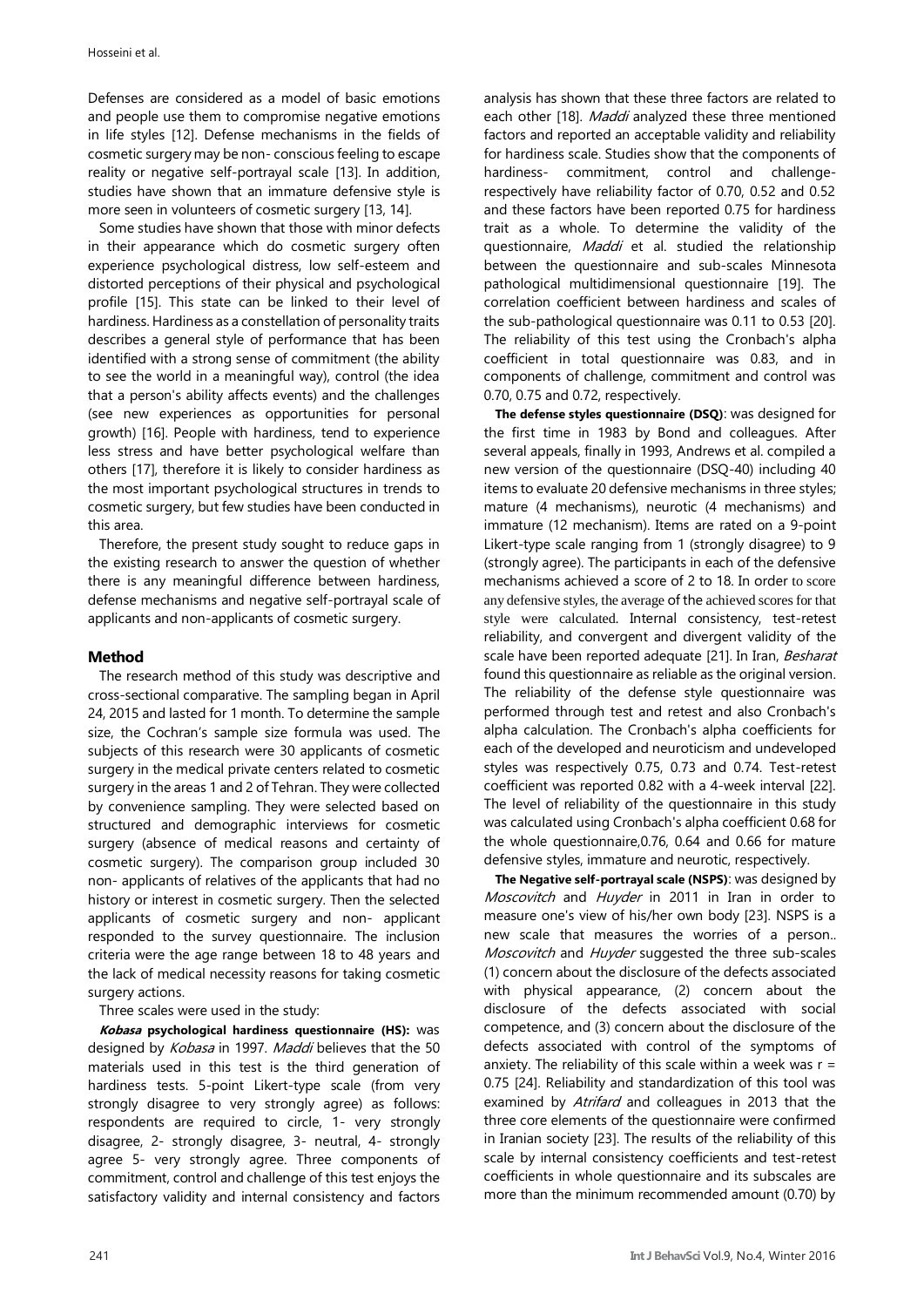Nunnally and Bernstein [\[25\]](#page-5-10). It can be said that the internal consistency coefficient in whole questionnaire and its subscales is at an acceptable level. In the present study, the ratio of the content validity was calculated by summing up the comments of 14 experts from discipline Psychology from the Kharazmi University. The average CVR for the constructs of the questionnaire were 0.72 to 0.84. Also, the mean content validity index of the structures was 0.66 to 0.74. The Cronbach's alpha coefficients for the reliability of the test components of social competence, physical appearance and overall anxiety questionnaire were 0.82, 0.70, 0.84, and 0.72, respectively.

Data were analyzed with SPSS version 16 (SPSS Inc., Chicago, IL, USA) at the end of study. The individual's mean score of the HS, DSQ- 40 and NSPS for the missing items of these scales were substituted. Results were shown in a descriptive manner (as different tables) and were compared with each other. The kolmogorovsmirnov (KS) test approved the normality of the sample sizes and after this approval; the differences were examined in multivariate analysis of variance (ANOVA) and multivariate (MANOVA) for quantitative variables.

#### **Results**

Results show that 80% of the subjects in the applicants of the surgery group were women and 20% were men. Among them, 70% of the women and 30% of the male were on non-applicants group. Volunteers of cosmetic surgery aged from18 to 43 with an average of 28.6 and non-volunteers aged from 20 to 48 with an average age of 33.06 years. It can be said that 56.7% of the subjects in the surgical candidates were single, 36.7% were married and in non- applicants group, 60% were single and 36.7% were married. Descriptive statistics components of psychological hardiness, defense styles and NSPS are shown in Table (1).

The results of multivariate variance analysis of applicant and non-applicant groups on hardiness components showed statistically significant differences between the two groups (Table 2).

Univariate variance analysis was used to examine the different patterns. According to table 3, both applicant and non-applicant's hardiness components- commitment factors (F=8.35, P=0.005) and control component (F=7.85, P=0.007) - had a statistically significant difference.

| <b>Table 1.</b> M and SD of variables components in applicants and non-applicants of cosmetic surgery ( $N=60$ ) |            |        |                |       |  |
|------------------------------------------------------------------------------------------------------------------|------------|--------|----------------|-------|--|
|                                                                                                                  | applicants |        | non-applicants |       |  |
|                                                                                                                  | М          | SD     | М              | SD    |  |
| commitment                                                                                                       | 15.62      | 6.28   | 19.90          | 5.15  |  |
| control                                                                                                          | 27.09      | 8.71   | 28.38          | 5.77  |  |
| challenge                                                                                                        | 15.82      | 6.09   | 19.90          | 5.15  |  |
| mature                                                                                                           | 413.73     | 38.79  | 443.96         | 54.13 |  |
| immature                                                                                                         | 622.96     | 105.51 | 566.72         | 74.12 |  |
| neurotic                                                                                                         | 402.70     | 64.44  | 371.78         | 44.13 |  |
| physical appearance                                                                                              | 16.01      | 5.55   | 12.78          | 4.72  |  |
| social competence                                                                                                | 30.17      | 10.48  | 26.09          | 10.26 |  |
| anxiety                                                                                                          | 13.32      | 5.76   | 10.41          | 3.62  |  |

**Table 2.**Results of analysis of MANOVA on hardiness of applicants and non-applicants

| Test name | Value |      | D     |
|-----------|-------|------|-------|
| Pillais   | 0.154 | 3.40 | 0.024 |
| Hotelling | 0.182 | 3.40 | 0.024 |
| Wilks     | 0.846 | 3.40 | 0.024 |
| Roy's     | 0.182 | 3.40 | 0.024 |

|            | Total squares | Mean squares |      | <b>Boot strap P value</b> |
|------------|---------------|--------------|------|---------------------------|
| commitment | 275.824       | 275.824      | 8.35 | 0.005                     |
| control    | 24.999        | 24.999       | 0.45 | 0.501                     |
| Challenge  | 250.650       | 250.650      | 7.85 | 0.007                     |

The results of the multivariate variance analysis of the applicant and non- applicant groups regarding their defensive style proved a significant difference between the two groups (Table 4).

Univariate variance analysis was used to examine different patterns. According to table 5, both applicant and non-applicant's defense style - mature (F=5.70, P=0.020) and immature (F=6.18, P=0.016) neurotic (F=7.17, P=0.010) – had a statistically significant difference.

The results of multivariate variance analysis of applicant

group and non- applicant group about their negative selfportrayal scale proved a significant difference between the two groups (Table 6).

Univariate variance analysis was used to examine the different patterns. According to table 7, both applicant and non-applicant's NSPS have no meaningful difference in social competence (F=3.57, P=0.064). On the other hand, they have significant statistical difference in two other NSPS dimensions; anxiety (F= 4.796, P=0.033) and physical appearance (F=8.76, P=0.004).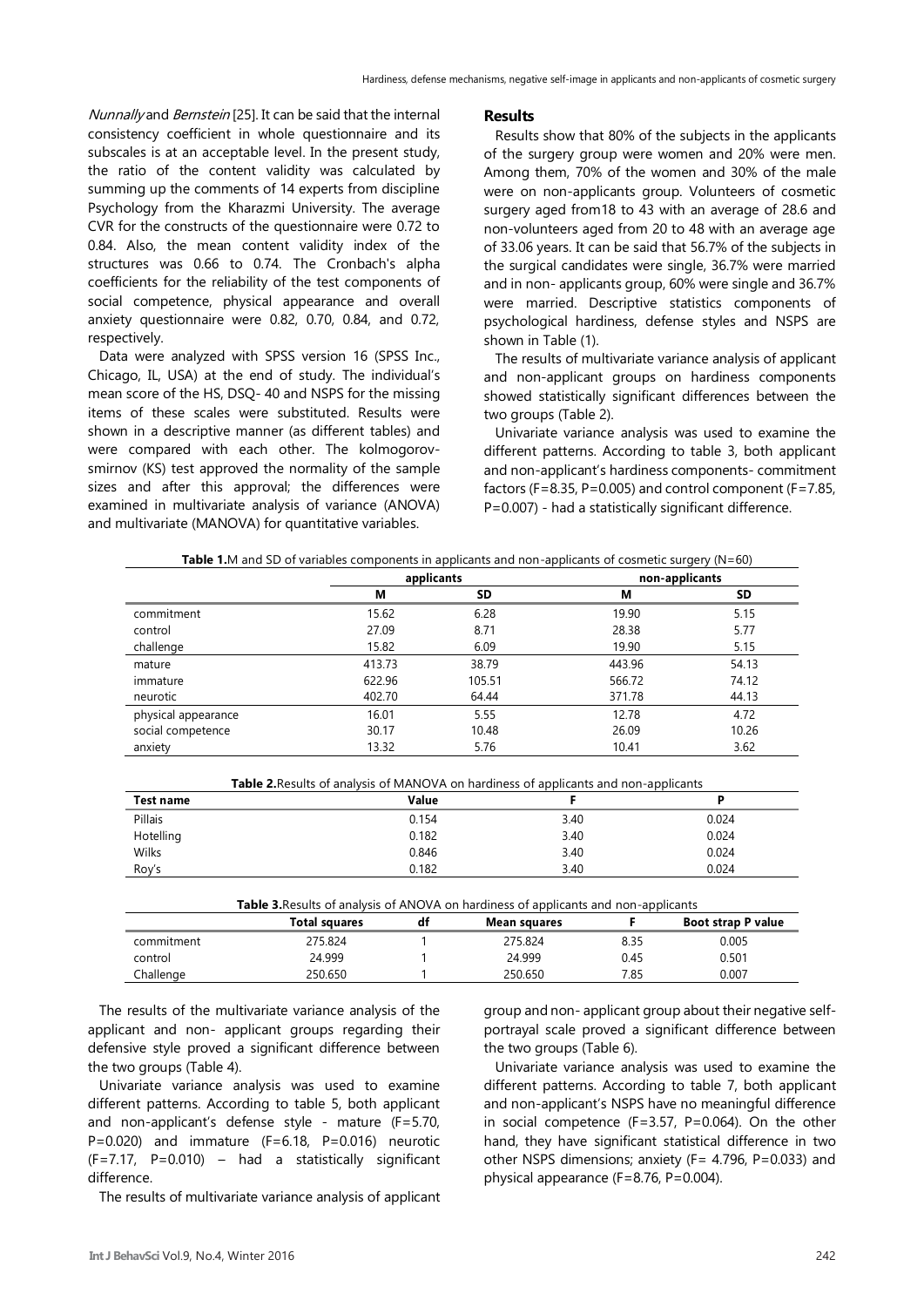| Test name    |                                                                                                  | Value | F            |      | P                         |
|--------------|--------------------------------------------------------------------------------------------------|-------|--------------|------|---------------------------|
| Pillais      |                                                                                                  | 0.233 | 5.68         |      | 0.002                     |
| Hotelling    |                                                                                                  | 0.304 | 5.68         |      | 0.002                     |
| <b>Wilks</b> |                                                                                                  | 0.767 | 5.68         |      | 0.002                     |
| Roy's        |                                                                                                  | 0.304 | 5.68         |      | 0.002                     |
|              | <b>Table 5. Results of analysis of ANOVA on defensive style of applicants and non-applicants</b> |       |              |      |                           |
|              | Total squares                                                                                    | df    | Mean squares | F.   | <b>Boot strap P value</b> |
| mature       | 47450.230                                                                                        |       | 47450.230    | 5.70 | 0.020                     |
| immature     | 13710.817                                                                                        |       | 13710.817    | 6.18 | 0.016                     |
| neurotic     | 21377.721                                                                                        |       | 21377.721    | 7.17 | 0.010                     |
|              | <b>Table 6.</b> Results of analysis of MANOVA on NSPS of applicants and non-applicants           |       |              |      |                           |
| Test name    |                                                                                                  | Value | F            |      | P                         |
| Pillais      |                                                                                                  | 0.137 | 2.96         |      | 0.04                      |
| Hotelling    |                                                                                                  | 0.159 | 2.96         |      | 0.04                      |
| Wilks        |                                                                                                  | 0.863 | 2.96         |      | 0.04                      |

| Table 4: Results of analysis of MANOVA on defensive style of applicants and non-applicants |  |
|--------------------------------------------------------------------------------------------|--|
|--------------------------------------------------------------------------------------------|--|

**Table 7.**Results of analysis of ANOVA on NSPS of applicants and non-applicants

Roy's 0.159 2.96 0.04

|                     | <b>Total squares</b> | df | Mean squares |      | <b>Boot strap P value</b> |
|---------------------|----------------------|----|--------------|------|---------------------------|
| physical appearance | 159.781              |    | 159.781      | 8.76 | 0.004                     |
| social competence   | 330.609              |    | 330.609      | 3.57 | 0.064                     |
| anxiety             | 82.421               |    | 82.421       | 4.79 | 0.033                     |

## **Discussion**

The results of this research showed that the level of commitment and control in hardiness structure of cosmetic surgery volunteers is significantly lower than the non-applicants. It can be concluded that hardened people use supportive resources to deal with stressful situations. In addition, these people think more realistic in their evaluation of cognitive events, they evaluate themselves more competent in dealing with stress factors and use active coping strategies such as problem solving and seeking social support. People with high hardiness tend to have meaningful experiences, consider changes as natural matters that cause enhancement. The most important characteristic of these individuals is assertiveness and self-confidence and the ability of resistance. Based on the research results, the main aspect of psychological hardiness is influencing this structure on the person's attitude towards themselves and others and a belief in their ability to carry out social activities in social situations [\[26\]](#page-5-11). As a result, it can be said that a psychological problem like scrimpy hardiness in life will result in negative consequents such as low self-esteem and social anxiety [\[27,](#page-5-12) [28\]](#page-5-13). So, low hardiness can probably lead people towards cosmetic surgery. The results of studies on the relationship between hardiness and selfportrayal scale in women showed that increasing the levels of hardiness leads to an improved self-portrayal scale [\[29,](#page-5-14) [30\]](#page-5-15). In fact, the lack of appropriate hardiness is the root of dissatisfaction with oneself. Consequently, people try to solve this problem by doing things such as plastic surgeries. Hardiness along with enhanced

According to research reports, people who have low self-acceptance and are not satisfied with their appearance, often use immature defense styles. Cramer et al. [\[32\],](#page-5-17) reported that people with negative body image

cognitive and personality factors can promote positive self-image and lead to satisfaction. If hardiness doesn't grow adequately in an individual, she/he may behave anomalously, especially cosmetic surgery. People with hardiness feature, may confront stress or pressure from negative self-portrayal scale [\[31\].](#page-5-16) Therefore, we can say that hardened people can use effective strategies and approaches to achieve compromise and balance, prevent and eliminate stress. Due to the stress of self-portrayal scale and reduction of tension in people with high hardiness, it can be argued that the applicants for cosmetic surgery probably have less hardiness than usual people. The results of this study indicate that immature and neurotic defense styles are higher among applicants of cosmetic surgery than non-volunteers. These results correspond the findings of Mohammadpanah et al. and Cramer et al.'s study[\[13,](#page-4-2) [32\]](#page-5-17). The most important use of defense styles is that when people cannot use logical methods to control their anxiety and problems, they invoke the indirect methods- the defense styles. Defense styles help people deal with anxiety [\[33\]](#page-5-18). Defenses that are used depend on the level of growth and the level of anxiety. These styles can be used as a shield against fear and anxiety and negative notion of physical appearance. Cramer et al. [\[32\]](#page-5-17), investigated the predictive nature of defense styles of self-acceptance and self-portrayal scale. The results show that people who aren't satisfied with their appearance make more use of immature defense styles such as denial, and those who show self- control, assertiveness and more positive emotions use the mature defense styles such as simulation.

make more use of immature defense styles and tend to use immature defense styles to solve conflicts. Falling in lower levels of ego development and using immature defense styles will result in negative functions in people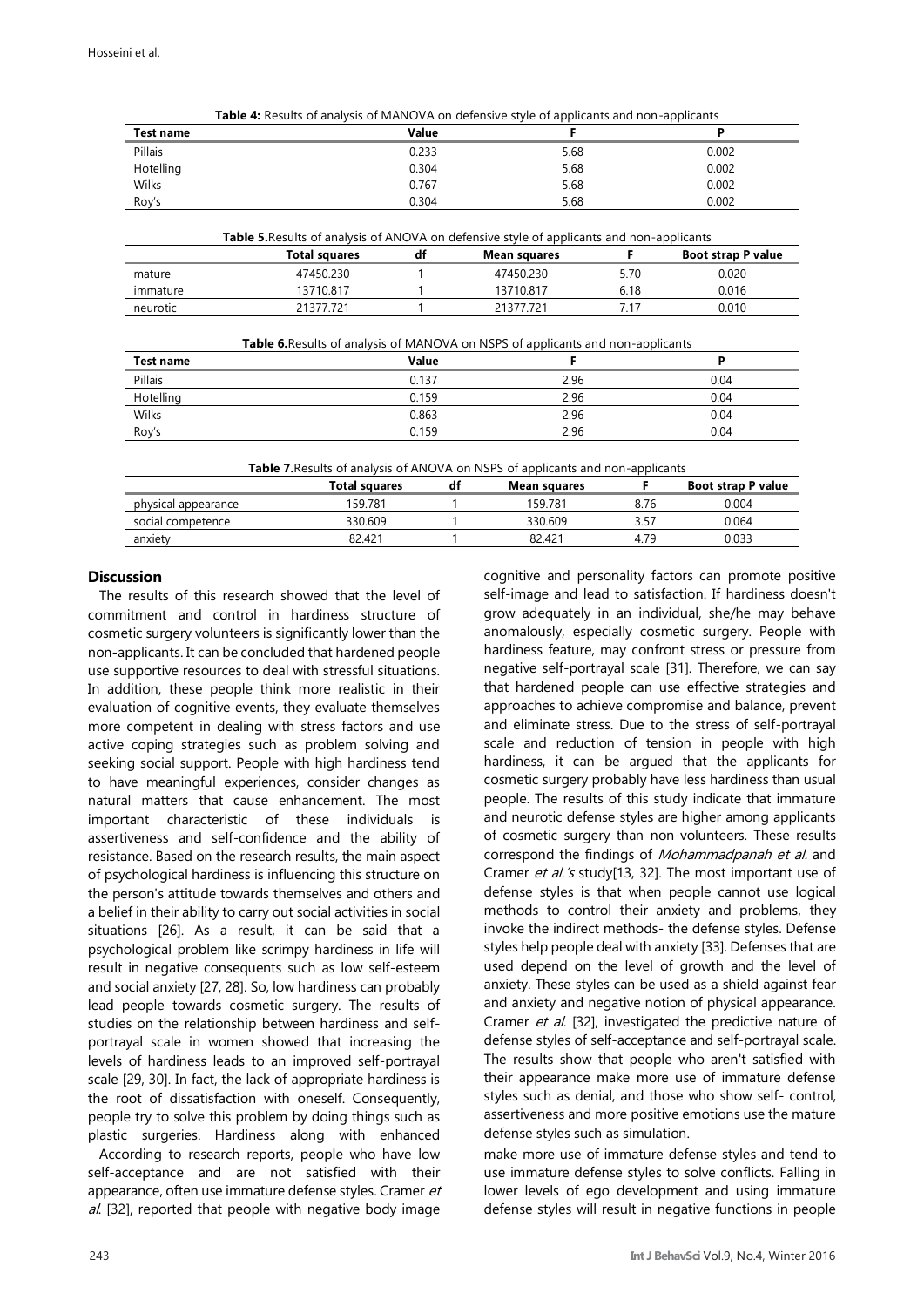suffering from them. These women/men internalize others' judgments about goodness and put their own judgments aside, even the correct ones. Relying on the judgment of others is the main obstacle in the development of autonomy and individuality, which are the basic pillars for mature defense styles. Therefore, defense styles change the persons' opinion about themselves. Dissatisfaction and shame of physical appearance confirms their defense styles and consequently they try to change their appearance. The results show that the defense style of cosmetic surgery applicants is of neurotic kind. In other words, these people seek irrational ways to confront tensions and failures including cosmetic surgery [\[13\]](#page-4-2). In order to explain this phenomenon, we can say that cosmetic surgery applicants may use defense styles unconsciously to escape reality or negative self-portrayal scales. Consistently the use of neurotic defense style by people to deal with life issues, often leads to long- term problems in relationships and work. In other words, neurotic defense styles are a series of non-adaptive strategies to deal with anxiety caused by hidden and repressed desires, and consist of a mixture of dependence on others and personal desires [\[12\]](#page-4-1). Hence, people who make much use of these styles usually seek irrational solutions to confront oppressed tensions and their negative self-concept leads them to measures like cosmetic surgery. Finally, the results showed that cosmetic surgery applicants suffer more NSPS that is consistent with the studies of Van-Suest et al. [\[10\]](#page-4-3), Mohammadpanah et al. [\[13\]](#page-4-2), Hosseini [\[30\]](#page-5-15), Zare et al. [\[34\]](#page-5-19), Zeighami et al. [\[35\]](#page-5-20), Khanjani et al. [\[36\]](#page-5-21). Body- as a psychological phenomenon- is understood through a series of multi-dimensional cognitive structures. Visual imaginations are probably the first tools to think and process information. According to research, it was found that generally there is a strong and positive relationship between self- portrayal scale and self-esteem, as well as a reverse relationship between self- esteem and depressive symptoms [\[37\]](#page-5-22). Changes in self-portrayal scale disturbance correlate meaningfully with changes in a person's self-esteem and negative feelings about selfportrayal scale. Meanwhile, social and cultural values and too much emphasis on attractive appearance, comparing people in terms of appearance and valuing beautiful people and facilitating things for them, negative feelings due to appearances or experiencing being ridiculed by others can make people sensitive to self-portrayal scale. As a result, people with negative self-concept use cosmetic surgery to reduce the NSPS and boost selfesteem. In confirmation of the results of this research, Masheb et al. [\[38\]](#page-5-23) determined that change in mental image consternation, meaningfully correlates with the changes of a person's self-esteem and negative feelings about body self-portrayal scale. The results of Ivorson et al.'s salice 39] al.'s 39] research showed that the difference between one's self-assessment standards of his physical appearance and the low score in self-portrayal scale significantly correlates with the positive attitude towards weight loss, negative mood and physical symptoms of

stress and social fears. Crerand et al. [\[40\]](#page-5-25) studied Body Dimorphic Disorder and the cosmetic surgery. The results showed that Body Dimorphic Disorder is often a severe debilitating disorder. Based on the results of this study, experts and psychologists should play a more active role in the field of cosmetic surgery and counseling to applicants. They should also consider the possibility of personal failure factors such as lack of hardiness, immature defense styles and NSPS among cosmetic surgery applicants, and provide special therapeutic/educational packages to give to the cosmetic surgery applicants.

One limitation of this study is its cross-sectional nature. This is why, we cannot deduce causal relationships from the findings. More extensive research and adopting proportional appropriate sampling methods and also considering factors which can influence variants of this study (demographic, learning and cognitive factors) can eliminate this limitation. .

### **Conclusions**

Due to the differences between the hardiness, defense mechanisms and negative self-portrayal among applicants and non-applicants of cosmetic surgery, it is important to pay much attention to psychological structures before doing cosmetic surgery.

### **Acknowledgement**

Many thanks to all who helped us in carrying out this research, especially hospitals and health clinics staff.

#### **References**

- 1. Persichetti P, Simone P, Tambone V. About beauty. Plast Reconstr Surg. 2004;114:270-1.
- 2. Fusaschi M. Corporalmente corretto: note di antropologia. Roma: Meltemi; 2008.
- 3. Barone M, Cogliandro A, La-Monaca G, Tambone V, Persichetti P. Cognitive investigation study of patients admitted for cosmetic surgery: information, expectations, and consent for treatment. Arch Plast Surg 2015;42(1):46-51.
- 4. Slevec J, Tiggemann M. Attitudes toward cosmetic surgery in middle-aged women: body image, aging anxiety, and the media. Psychol of Women. 2010;34(1):65-74.
- 5. Markey CN, Markey PM. Correlates of young women's interest in obtaining cosmetic surgery. Sex Roles. 2009;61:158-66.
- 6. Frederick DA, Lever J, Peplau LA. Interest in cosmetic surgery and body image: views of men and women across the lifespan. Plast Reconstr Surg. 2007;120(5):1407-15.
- 7. Mulkens S, Jansen A. Mirror gazing increases attractiveness in satisfied, but not in dissatisfied women: A model for body dysmorphic disorder? J Behav Ther Exp Psychiat. 2009;40:211- 8.
- 8. Ashikali EM, Dittmar H, Ayers S. The effect of cosmetic surgery reality TV shows on adolescent girls' body image. Psychol Pop Media Cult. 2014;3(3):151-41.
- 9. Zamani SN, Fazilatpour M. The effects of cosmetic surgery on patients self-esteem and negative image of themselves. J Kerman Univ Med Sci. 2013;20(5):84-91. Persian.
- <span id="page-4-3"></span>10. Von-Soest T, Kvalem IL, Roald HE, Skolleborg KC. The effects of cosmetic surgery on body image, self-esteem, and psychological problems. J Plast, Reconstr Aesth Surg.  $2009;62(10):1238-44.$
- <span id="page-4-0"></span>11. Feist J, Feist GJ. Theories of personality. Mc Graw Hill, NY;2006.
- <span id="page-4-1"></span>12. Kiff J. Defense mechanism. J Psychother. 2010;63:87-99.
- <span id="page-4-2"></span>13. Mohmadpanah A, Yakubi H, Yousefi R. Prediction factors of cosmetic surgery. J Ment Health. 2013;15(4):245-54. Persian.